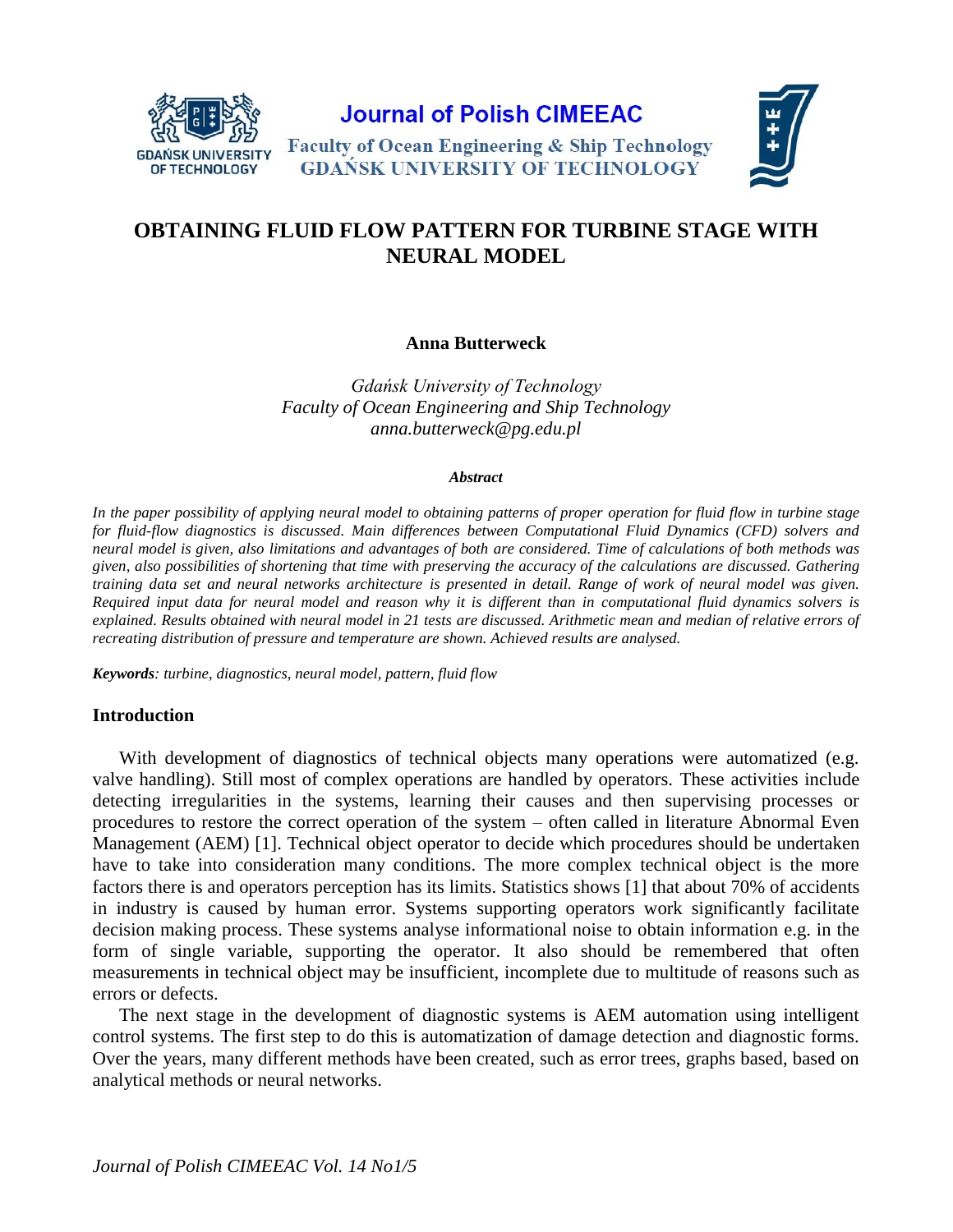Venkatasubramanian et al. divided modelling methodology for damage detection and diagnostics into three parts [1], [2], [3] based on quantitative models, qualitative models and process history based methods. These publications provide a good overview of the methods used, taking into account the specific needs of diagnostics and damage detection. In [4] history and further development perspective for diagnostics and detection is presented.

Kim and Joo [5] presented profits from application of model based on-line diagnostic systems for combined cycles in power plants Soeincheon and Sinincheon. Object's condition was estimated based on measurement of heat and power. On the other hand, Głuch and Żołna [6] based steam power plant diagnostics on patterns of proper operation and formulation of the pattern based on analysis of data from power plant that enabled detection.

Neural models are already present in technical objects diagnostics. Specific needs of models for diagnostics and detection on example of heat exchanger in tyre factory was shown in [7]. Mathematical model development based on measurements form the object was presented, based on the model simplified algorithm of fault detection was applied. Review of applications of neural models for thermal analyse of heat exchangers is provided by [8] where it was divided into 4 parts: modelling of heat exchangers, estimation of heat exchangers parameters, phase change and control of heat exchangers.

In this paper the author presents example of application of neural model for obtaining pattern of proper operation of turbine stage for further use in diagnostic system.

#### **Difference between with Computational Fluid Dynamics solvers and Neural Model**

To calculate flow in a turbine with Computational Fluid Dynamics solvers like ANSYS Fluent or CFX it is needed to solve equation system that consist of continuity equation, energy and momentum conservation equations, state and fluid equation. Due to complexity of the equation system it takes a lot of time to make the calculations – it is main reason why computional fluid dynamics calculations are unusable in diagnostic process especialy in the on-line one. Small change of any parameters implies the need to recalculate and again wait hours for calculation to complete.

This resulted in investigating new methods of calculating fluid flow like artificial neural networks. On a contrary to CFD, neural model does not contain equations describing physics of the flow. It is just a "black box" trained to provide distribution of thermodynamic parameter in certain conditions. Described neural model will never replace CFD simulations but author believes it can complement it, enabling new applications.

In Fig. 1 basic differences between CFD and neural model were presented. In order to calculate flow with CFD we need to prepare geometry file, mesh, define boundary and initial conditions and then solve the task. Solving is a matter of hours or days dependent on size of meshed model. For turbine stage presented in this article it is about 2h15min. If there is a need to re-calculate on the same geometry it will also take about 2h15m.

It is worth to emphasise that mentioned calculation time concern a case of only one from all possible operation points. Each turbine operates in wide range of parameters describing its load conditions. Thus number of calculation needed for diagnostic purposes is enormous. Properly trained neural model (ANN model) of turbine stage may significantly shorten time of calculation for a fluidflow diagnostic procedure for a large range of turbine stage load.

On the other hand to prepare neural model it is needed to gather training data set and train the model – these are time consuming due to mentioned large range of possible load conditions. For training purposes sufficient number of operating points should be used. But, once the model is prepared the only data needed are inlet pressure and temperature and points coordinates (that part can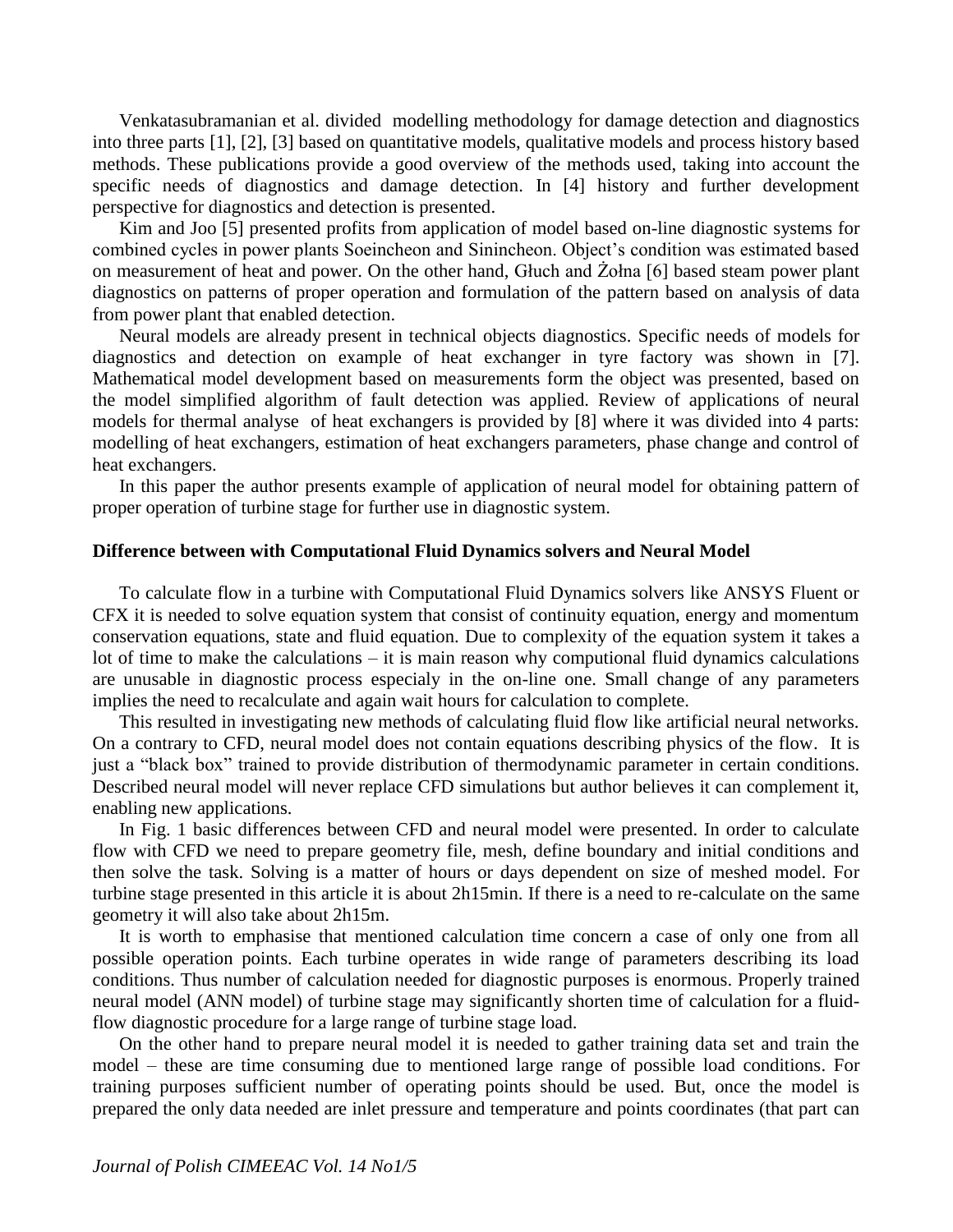be managed by graphical tool for selecting volume on visualisation) and then time of calculations reduces to 7 minutes. And there are still possibilities of lowering the time for example by decreasing point set (eg. selecting every second point) if it will be sufficient for the application. What is interesting lowering number of points will not affect accuracy of results in selected points. While if doing the same in CFD, it would significantly lower the quality of the results.



*Fig. 1 Difference between CFD and Neural Model*

### **Training procedure for turbine stages**

In order to train neural model it is essential to gather reliable training data set. The most desired situation is large data set of measurements provided by the technical object. Such a situation is almost impossible. First of all, measurements are made in certain points like turbine inlet, outlet or extraction, but not inside of turbine blading. The aim of this work is to recreate fluid flow through turbine blading to obtain pattern of proper work of the turbine so it could be further applied in diagnostic system. It would be possible to compare results from neural model with measurements only in certain points. That is why computational fluid dynamics (CFD) simulations were taken into consideration as a provider of training data set.

Over 70 CFD simulations of fluid flow in investigated turbine stage were made. Half of them was used to train neural models, the rest was used for tests. Design working parameters of this stage is initial pressure  $p_0 = 7.93 MPa$  and initial temperature  $T_0 = 745 K$ . Simulations were made in pressure range from 7,93 MPa to 6,74 MPa and three temperature levels 745, 725, 705 K. What is essential simulations used for training were excluded from testing.

Both pressure and temperature networks were trained Bayesian regularization backpropagation algorithm. By assumption artificial neural network was meant to be as simple as possible. Both neural networks were feed forward networks with two hidden layers. Details (like number of neurons) of architecture of each neural network was adjusted individually.

#### **Results**

In this article only results for pressure and temperature are presented, but it is possible to train artificial neural models for other parameters. In Table 1 results form 21 test are presented. It was listed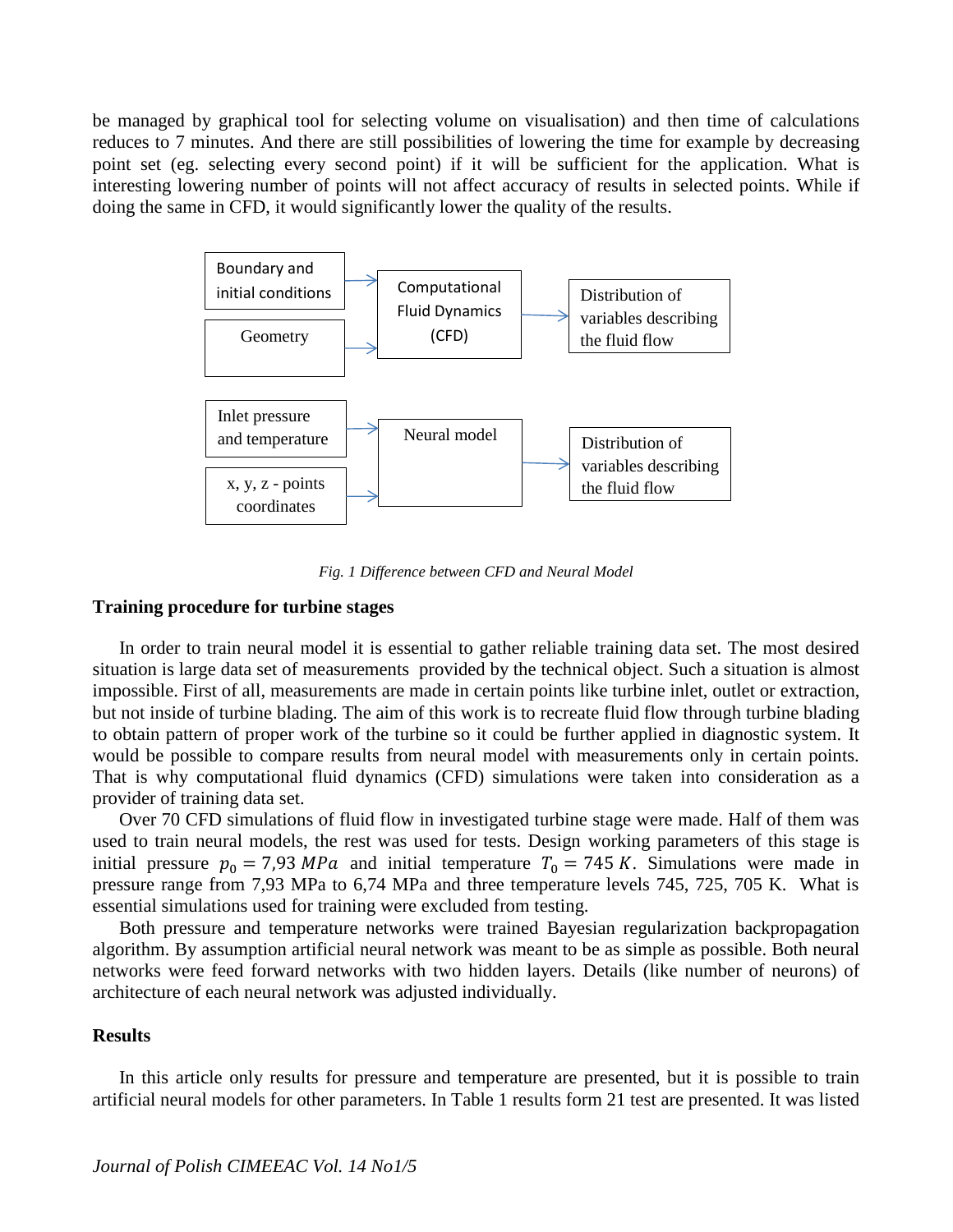for what area or volume the test was preformed, and both arithmetic mean and median of relative errors of recreating distribution of pressure and temperature were shown. What seems like 21 tests in reality is 4,37 ⋅ 10<sup>6</sup> tests because neural network is trained to preform calculations of 1 point at the time and that is number of points that were examined.

| Test<br>no.    | p <sub>0</sub> | t0  | No. of<br>points | Test area                            | pressure error |           | temperature error |            |
|----------------|----------------|-----|------------------|--------------------------------------|----------------|-----------|-------------------|------------|
|                | [MPa]          | [K] |                  |                                      | Mean $[-]$     | Median[-] | Mean $[-]$        | Median [-] |
|                | 7,89           | 745 | 1729             | entire flow channel                  | 0,0024         | 0,0024    | 0,0543            | 0,0268     |
| $\overline{2}$ | 7,81           | 725 | 716820           | entire flow channel                  | 0,0013         | 0,0013    | 0,0537            | 0,0264     |
| 3              | 7,81           | 725 | 382              | volume in stator trailing area       | 0,0007         | 0,0007    | 0,0541            | 0,0242     |
| 4              | 7,81           | 725 | 8515             | volume in rotor trailing area        | 0,0014         | 0,0014    | 0,0528            | 0,0257     |
| 5              | 7,65           | 725 | 716820           | entire flow channel                  | 0,0014         | 0,0014    | 0,0535            | 0,0262     |
| 6              | 7,65           | 725 | 382              | volume in stator trailing area       | 0,0014         | 0,0014    | 0,0538            | 0,0243     |
| 7              | 7,65           | 725 | 8515             | volume in rotor trailing area        | 0,0016         | 0,0016    | 0,0525            | 0,0255     |
| 8              | 7,18           | 725 | 716820           | entire flow channel                  | 0,0014         | 0,0014    | 0,0537            | 0,0262     |
| 9              | 7,18           | 725 | 382              | volume in stator trailing area       | 0,0006         | 0,0006    | 0,0540            | 0,0248     |
| 10             | 7,18           | 725 | 8515             | volume in rotor trailing area        | 0,0014         | 0,0014    | 0,0527            | 0,0255     |
| 11             | 7,51           | 705 | 716820           | entire flow channel                  | 0,0013         | 0,0013    | 0,1080            | 0,0535     |
| 12             | 7,51           | 705 | 382              | volume in stator trailing area       | 0,0012         | 0,0012    | 0,1084            | 0,0535     |
| 13             | 7,51           | 705 | 8515             | volume in rotor trailing area        | 0,0015         | 0,0015    | 0,1079            | 0,0538     |
| 14             | 6,86           | 705 | 716820           | entire flow channel                  | 0,0014         | 0,0014    | 0,1080            | 0,0532     |
| 15             | 6,86           | 705 | 382              | volume in stator trailing area       | 0,0013         | 0,0013    | 0,1084            | 0,0532     |
| 16             | 6,86           | 705 | 8515             | volume in rotor trailing area        | 0,0015         | 0,0015    | 0,1080            | 0,0535     |
| 17             | 6,95           | 730 | 716820           | entire flow channel                  | 0,0013         | 0,0013    | 0,0031            | 0,0016     |
| 18             | 6,95           | 730 | 382              | volume in stator trailing area       | 0,0007         | 0,0007    | 0,0026            | 0,0026     |
| 19             | 6,95           | 730 | 8515             | volume in rotor trailing area        | 0,0015         | 0,0015    | 0,0039            | 0,0022     |
| 20             | 6,95           | 730 | 16175            | plane through entire flow<br>channel | 0,0010         | 0,0010    | 0,0031            | 0,0016     |
| 21             | 6,95           | 730 | 1873             | entire flow channel                  | 0,0010         | 0,0010    | 0,0027            | 0,0017     |

*Table 1. Results of the tests.*

Arithmetic mean of relative error is more than satisfactory because it is below 0,25% in all the tests. Distribution of pressure generated with neural model is presented in left side of Fig. 2 while on the right side the distribution of relative error is given.

When it comes to temperature results are slightly worse but in some cases acceptable. In training data there were simulations only on 745, 725, 705 K and nothing between, most probably adding more training data with different temperatures will improve the situation. It will be the subject of further investigation. Distribution of temperature generated with neural model is presented in left side of Fig. 3 while on the right side the distribution of relative error is given. On the temperature error distribution there is a visible triangle area of higher error level that also will be a matter of future work.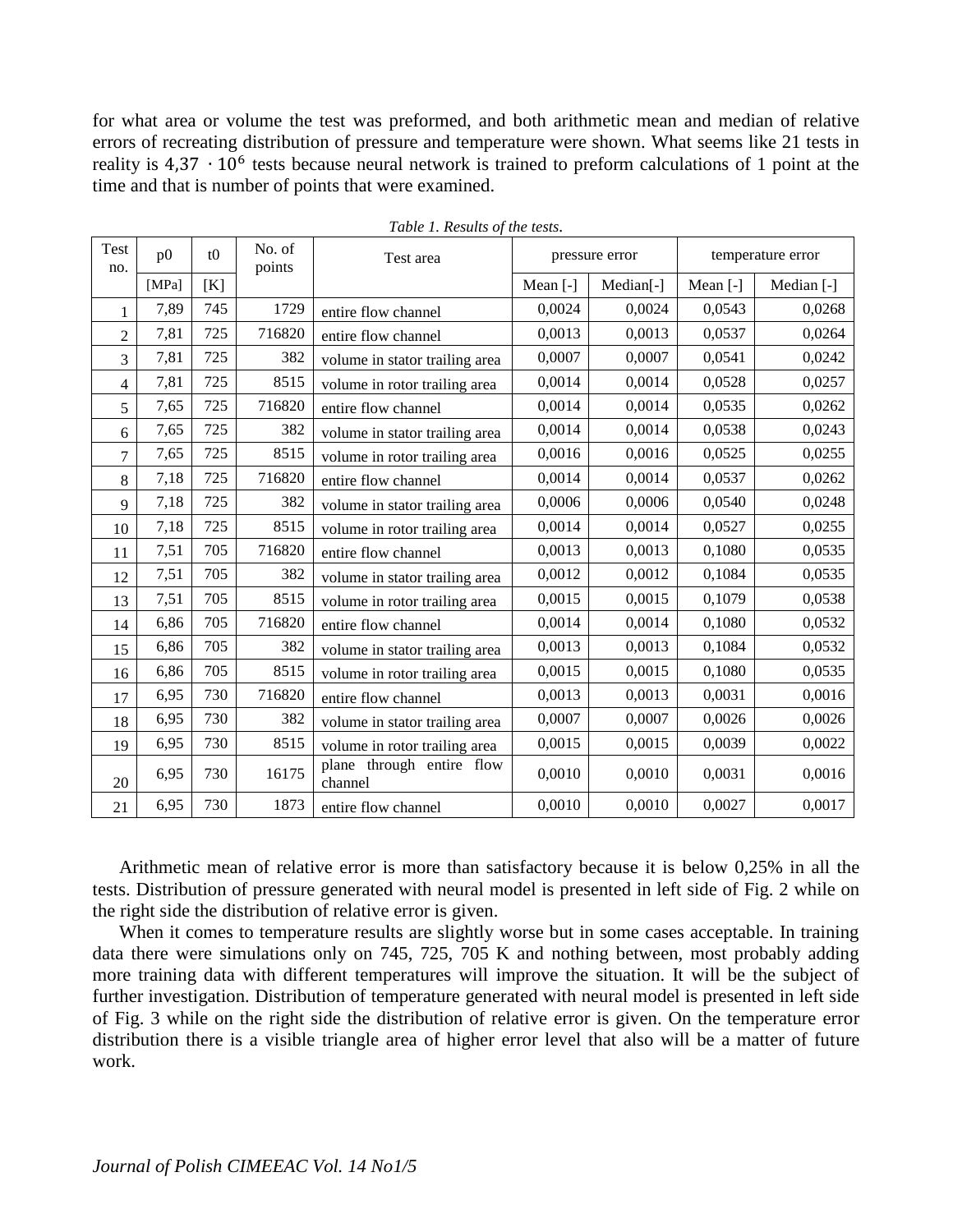

*Fig. 2. Left: Distribution of pressure generated with neural model, Right: Relative error of the results*



*Fig. 3. Left: Distribution of temperature generated with neural model, Right: Relative error of the results*